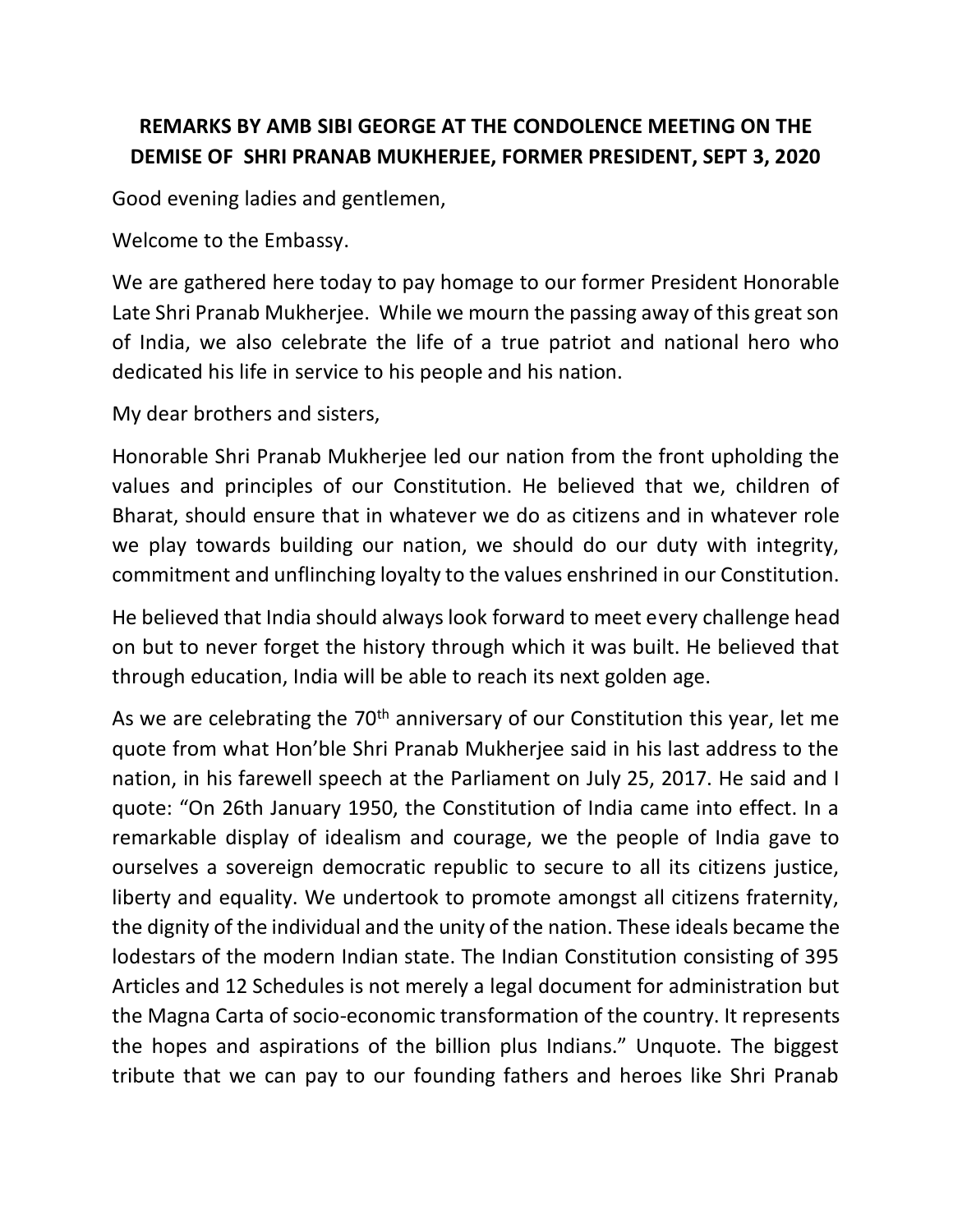Mukherjee is to cherish and uphold the values of our constitution in our words and deeds.

To pay homage to Hon'ble Shri Pranab Mukherjee, I would like to quote from the messages given by our President and our Prime Minister after the passing away of Shri Pranab Mukherjee.

Hon'ble Rashtrapatiji said, I quote:

Shri Pranab Mukherjee's demise is passing of an era. A colossus in public life, he served Mother India with the spirit of a sage. The nation mourns losing one of its worthiest sons.

Endowed with perspicacity and wisdom, Bharat Ratna Shri Mukherjee combined tradition and modernity. In his five decade long illustrious public life, he remained rooted to the ground irrespective of the exalted offices he held. He endeared himself to people across political spectrum.

As the First Citizen, he continued to connect with everyone, bringing Rashtrapati Bhavan closer to the people. He opened its gates for public visit.

Unquote

Our Hon'ble Prime Minister said:

Quote

India grieves the passing away of Bharat Ratna Shri Pranab Mukherjee. He has left an indelible mark on the development trajectory of our nation. A scholar par excellence, a towering statesman, he was admired across the political spectrum and by all sections of society.

During his political career that spanned decades, Shri Pranab Mukherjee made long-lasting contributions in key economic and strategic ministries. He was an outstanding Parliamentarian, always well-prepared, extremely articulate as well as witty.

As India's President, Shri Pranab Mukherjee made Rashtrapati Bhavan even more accessible to common citizens. He made the President's house a centre of